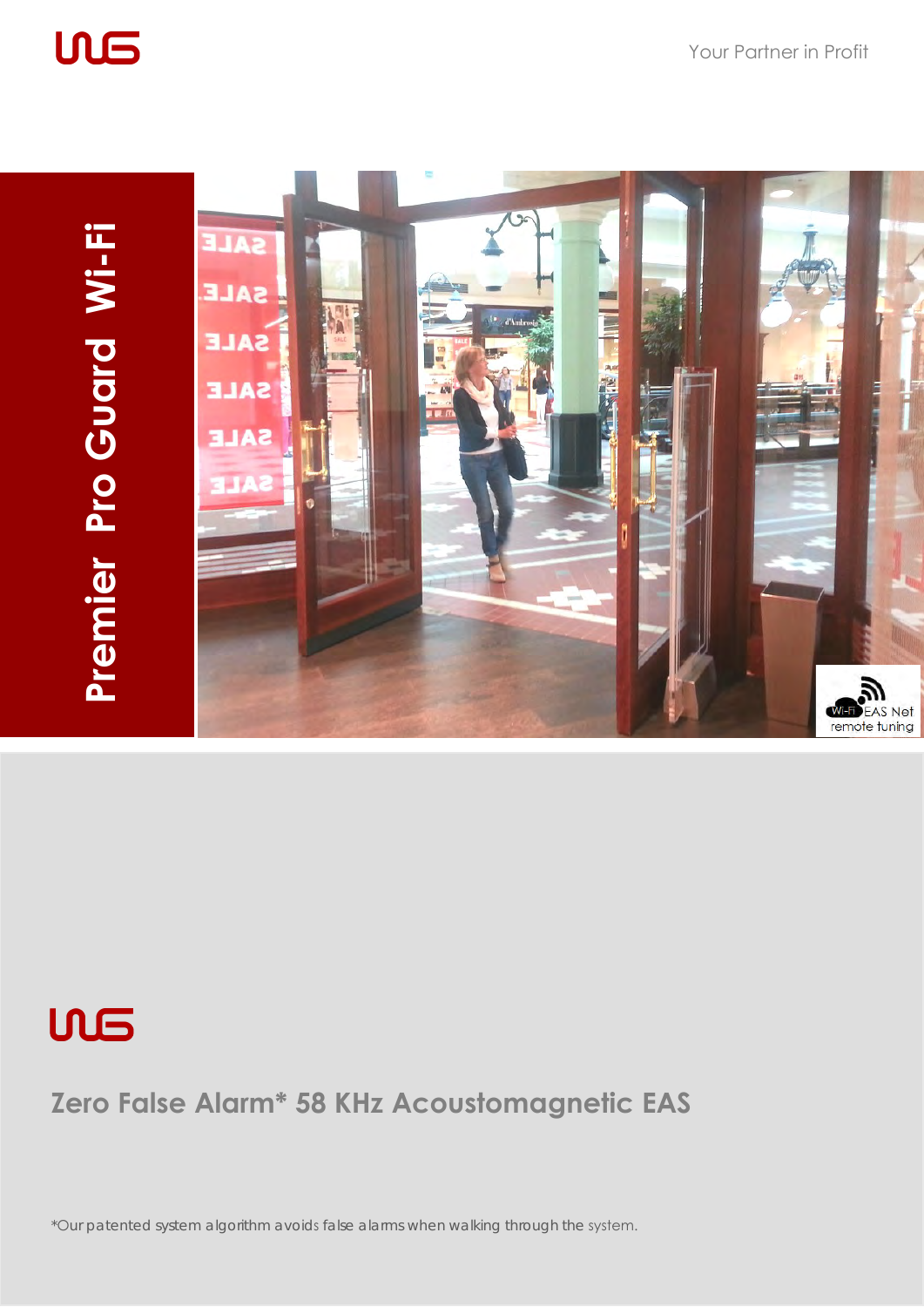## Premier Pro Guard WiFi

Aesthetic, clean and modern

**ULS** 

The slender, false alarm free in high transparent acrylic.

Wi-Fi Premier Guard is using the latest technology despite its small dimensions (only 16 inches wide) it is enormously powerful: passage widths up to 12 feet with the WG Super Pencil hard tag.

In order to fit with its modern minimalist design with the interior of the store Premier Guard is available in stylish silver gray, elegant black or even in custom colors.

The Premier Guard comes with a smooth plastic base. As an option the base cover is available in noble stainless steel.

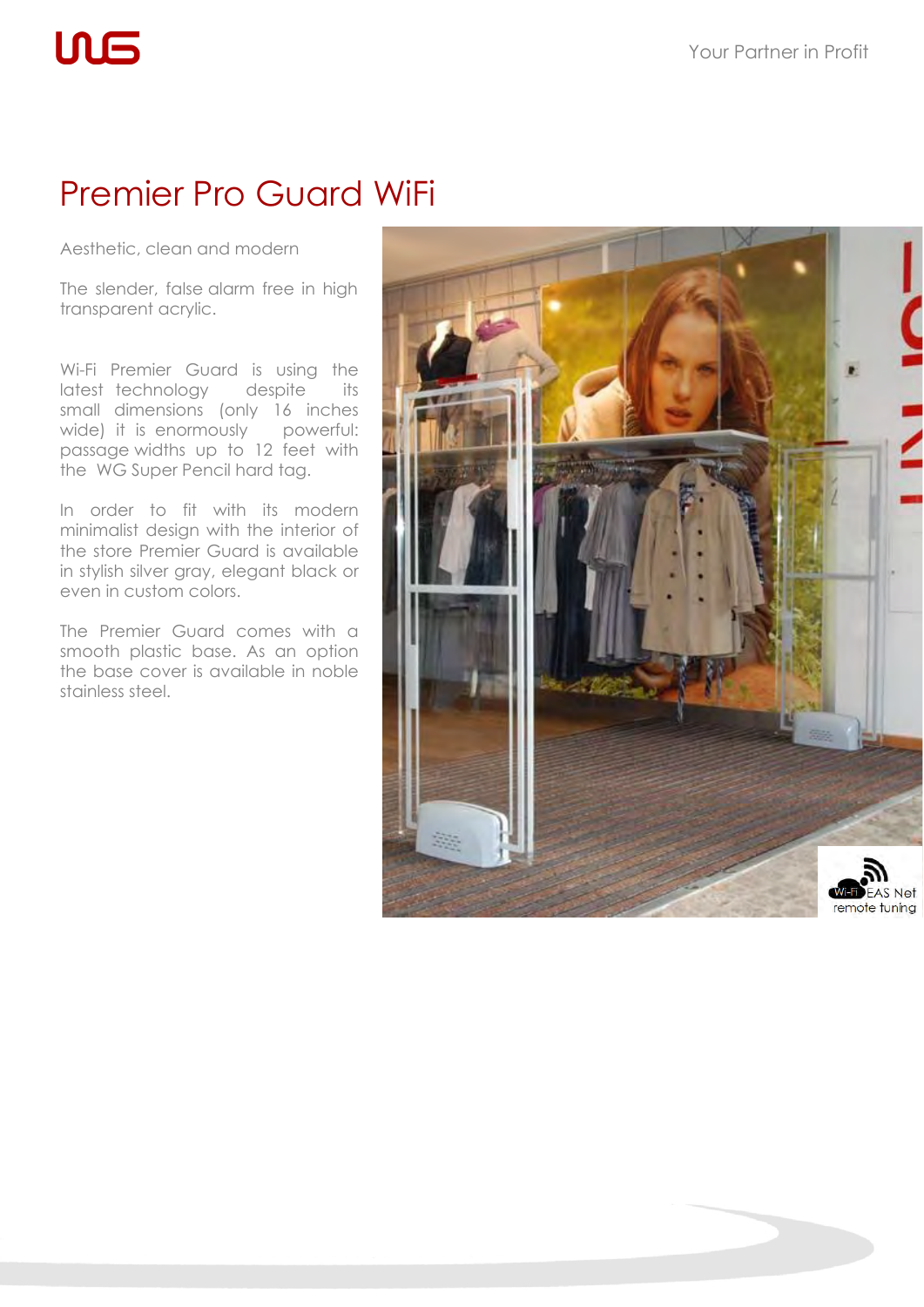#### Premier Guard Wi-Fi Specifications:



Specifications: Working frequency range: 58 kHz Power supply: 110 V / AC - 24 V / AC Power consumption: 39 W Ambient temperature: 0 ° - 30 ° C Weight: 37 kg



| Algrmzone in feet                      |     |     |     |  |
|----------------------------------------|-----|-----|-----|--|
| <b>Tag Type</b>                        | A   | B   | А   |  |
| Label Type MUS-DR                      | 120 | 240 | 120 |  |
| Hardtag Super Tag                      | 120 | 240 | 120 |  |
| Micro Shell, Micro Pencil, Lanyard Tag | 120 | 240 | 120 |  |
| Shell, Mid Pencil                      | 160 | 320 | 160 |  |
| Super Pencil                           | 190 | 380 |     |  |

#### Remark:

For physically reasons a reduced detection performance can happen in the middle between transceiver antennas.

We recommend the use of powerful WG Tags built to work perfect with this system. Underperforming labels will reach lower detection levels. And lower detection height.

To avoid alarms by labels in the close proximity of the antennas, a safety zone with no tags ( about 40-45% of the exit width) should be kept on all sides.

AM EAS systems are radio transmission systems on the approved working frequency of 58 KHz. Devices being unsuppressed or not corresponding to recent standards (EN 300330 / EN 301489-3) can cause interference and negatively affect system performance. Changes in the environment and surrounding may require a retuning of any EAS System.

#### Product Codes:

#### Components

| WG WFPP   | Premier Pro Guard WiFi antenna color inlay Silver Grey Premier Pro Guard WiFi |
|-----------|-------------------------------------------------------------------------------|
| WG-WFPP-B | antenna color inlay Black                                                     |
| WG WFPP-W | Premier Pro Guard WiFi antenna color inlay White                              |
| WG SPS    | Smart Antenna Power Supply PSU                                                |
|           | SS-PG2TR-BC-ST-ST Stainless Steel foot cover f. 1 antenna                     |

#### Configured Sets: Antenna, Power supply and cable)

K WFPG-1 1 antenna system (For Black or White, please add color Code B or W) K WFPG-2 2 antenna system K WFPG-3 3 antenna system

K WFPG-4 4 antenna system

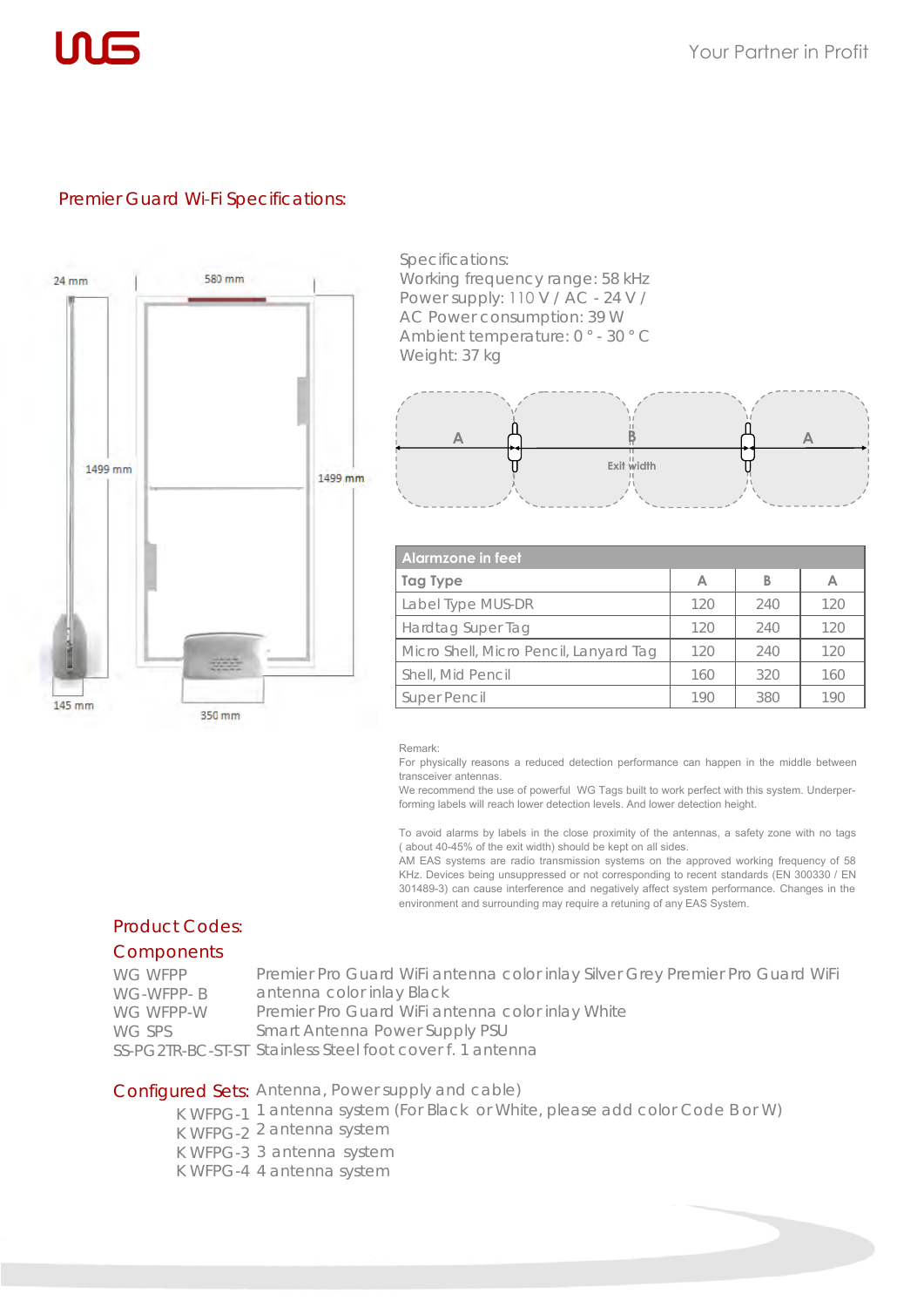

#### Stainless steel base cover for Premier Guard / Guard Pro Premier



#### **EAS Systems Premier and Premier Pro Guard Guard.**

Optionally base cover crafted in polished stainless steel. Extremely robust and high quality. For both antenna sizes.









Optional Steel Base Standard Base in Silver or Black



Product Codes:

SS-PG2TR-B-C-ST-ST Steel Base f.1 Antenna

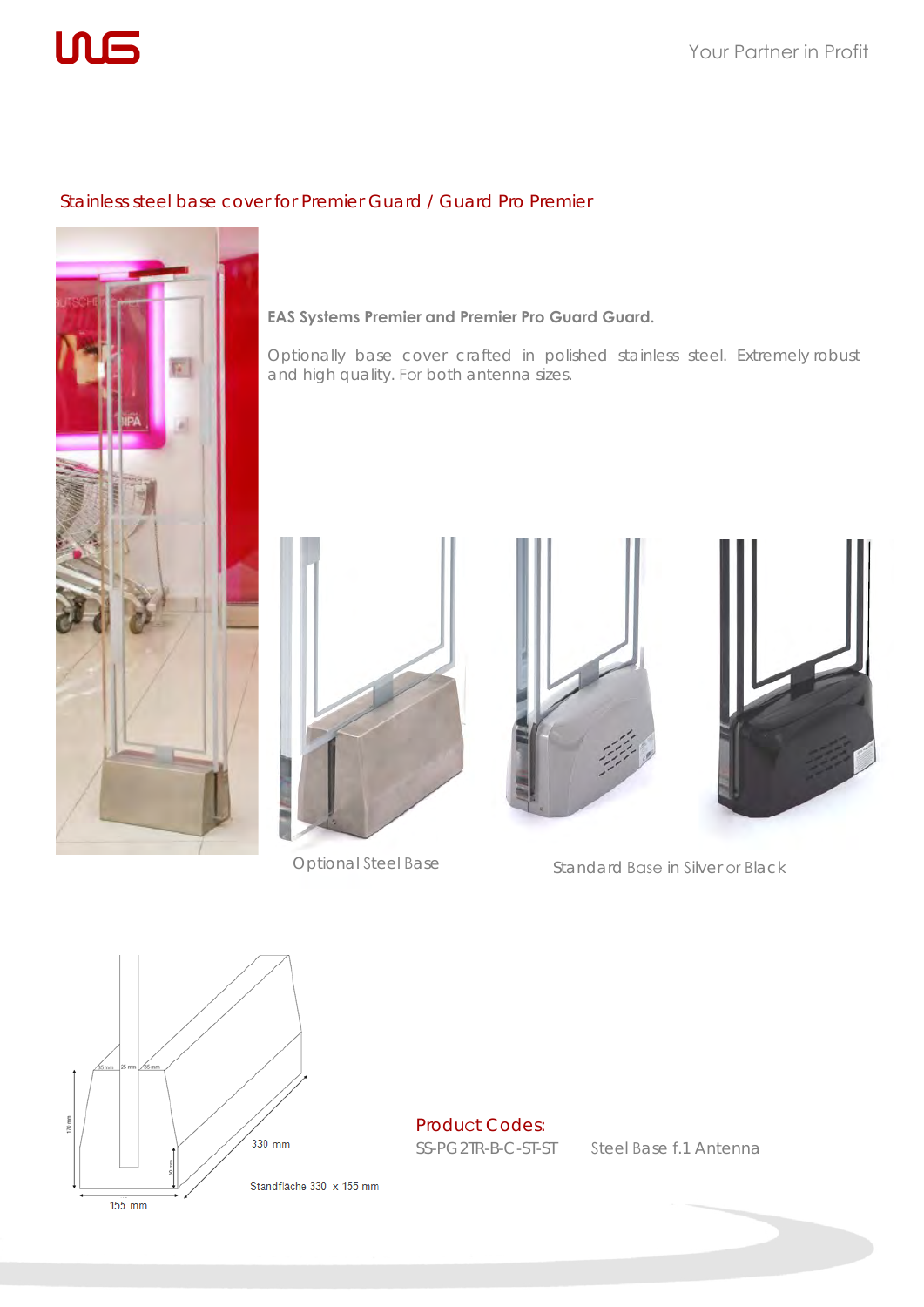

#### Premier Guard / Premier Pro Guard Wi-Fi



Wi-Fi Premier Guard antennas are used in every retail segment. The modern clean design and highly transparent acrylic provide a premium look. The optional stainless steel base makes it even more noble and additionally protects the boards inside.

The standard color is silver, gray or black. Pure white or special colors can be produced.

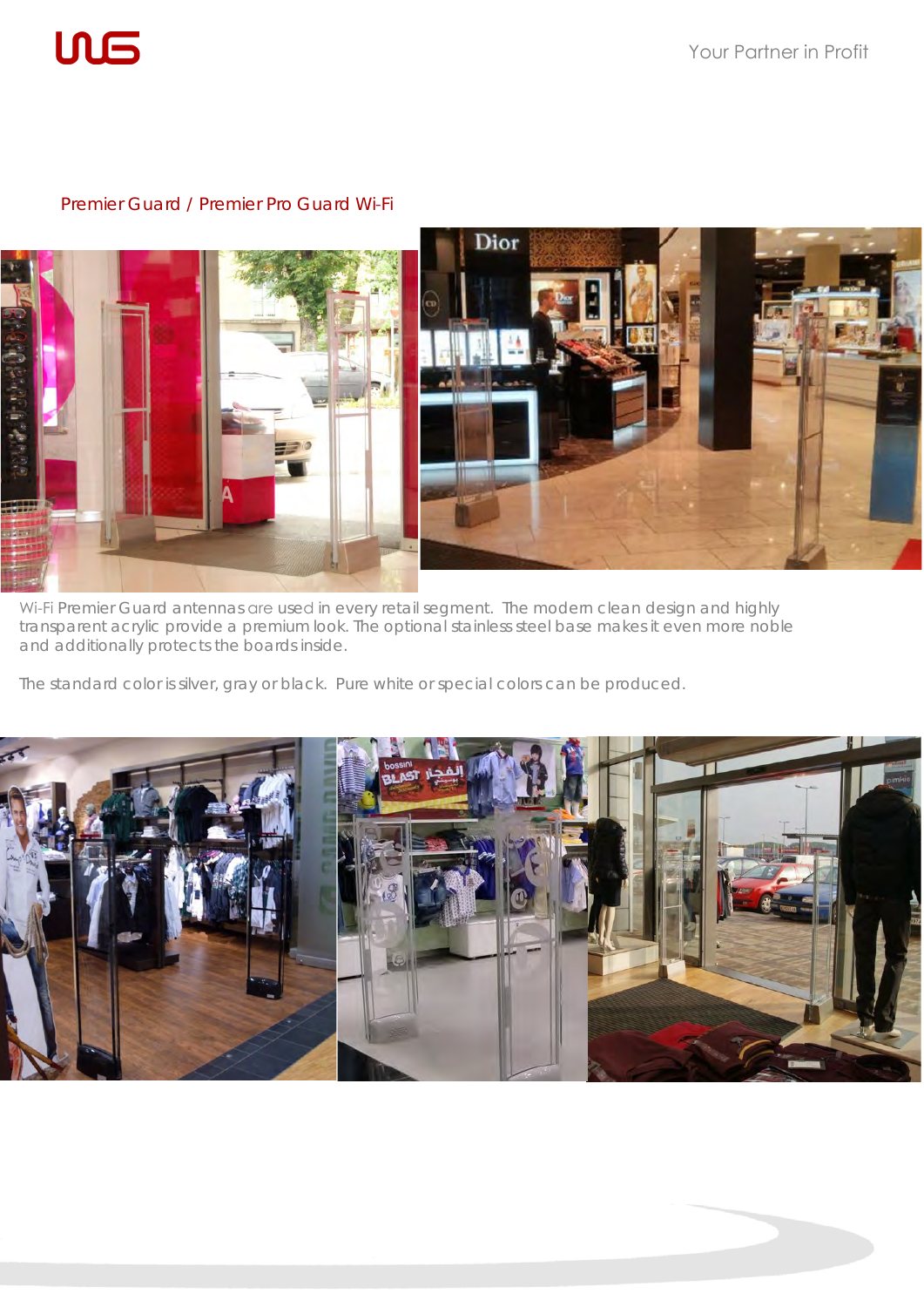

#### Installation description WG Wi-Fi Premier Guard and Premier Pro Guard:



The antennas are mounted by means of drilled and cemented into the ground stud. Underfloor heating or water pipes in areas of installation are important to announce. For floor heating optional special steel floor adhesive plates can be supplied, on which the antennas can be screwed, without having to perform drill-ing. The alarm is audible and visual directly on the antenna or at an optional remote alarm unit. Each antenna is fed by 24 V voltage through a system cable from the SPS Smart Power Supply. Cables are usually run through PG-30 plastic protection pipes in the ground or cable tunnels. Since the antennas are operated with 24 V low voltage only, the cables may even be placed directly into a grid in the floor and covered by silicone. Connection to the WG EAS remote tuning service is easily made by WiFi. The system controller is ready prepared.

The Smart Power Supply (SPS) is not only a power supply, it offers some very useful troubleshooting functions and therefore should be accessible for staff i.e. in the counter, the managers room or possibly incorporated in an IT or CCTV-19" Rack. It is connected via the enclosed 8 m long six-pin cable or for distances up to 60 m a through a cable with larger diameter (i.e. WG EAS System cable Type 2 with i.e. 7x1,5 mm). SPS has connection joints for dry contacts to trigger a CCTV-system in case of EAS alarm or jammer alarm. Also the alarm volume can be adjusted remotely from the SPS. The exclusive TX-switch is a great support for the store people if they search for labels in the security zone. SPS can be clicked on a standard DIN-rail (Din 46277-3) holder system.

#### Preparations:

110V (min. 3x2.5 mm ²) on dedicated circuit, at the same phase (L1 recommended) with the accessories. Fuse minimum 16 A. Current consumption max. 50 W per system, and 10/120 W (continuous / peak-pulse) per deactivator . Power sockets shall be un twistable to avoid phasing issues. PG 30 Plastic conduits (recommended. 30 or 32mm)with inserted pull wire, btw. antenna and power supply as indicated in the project outline.